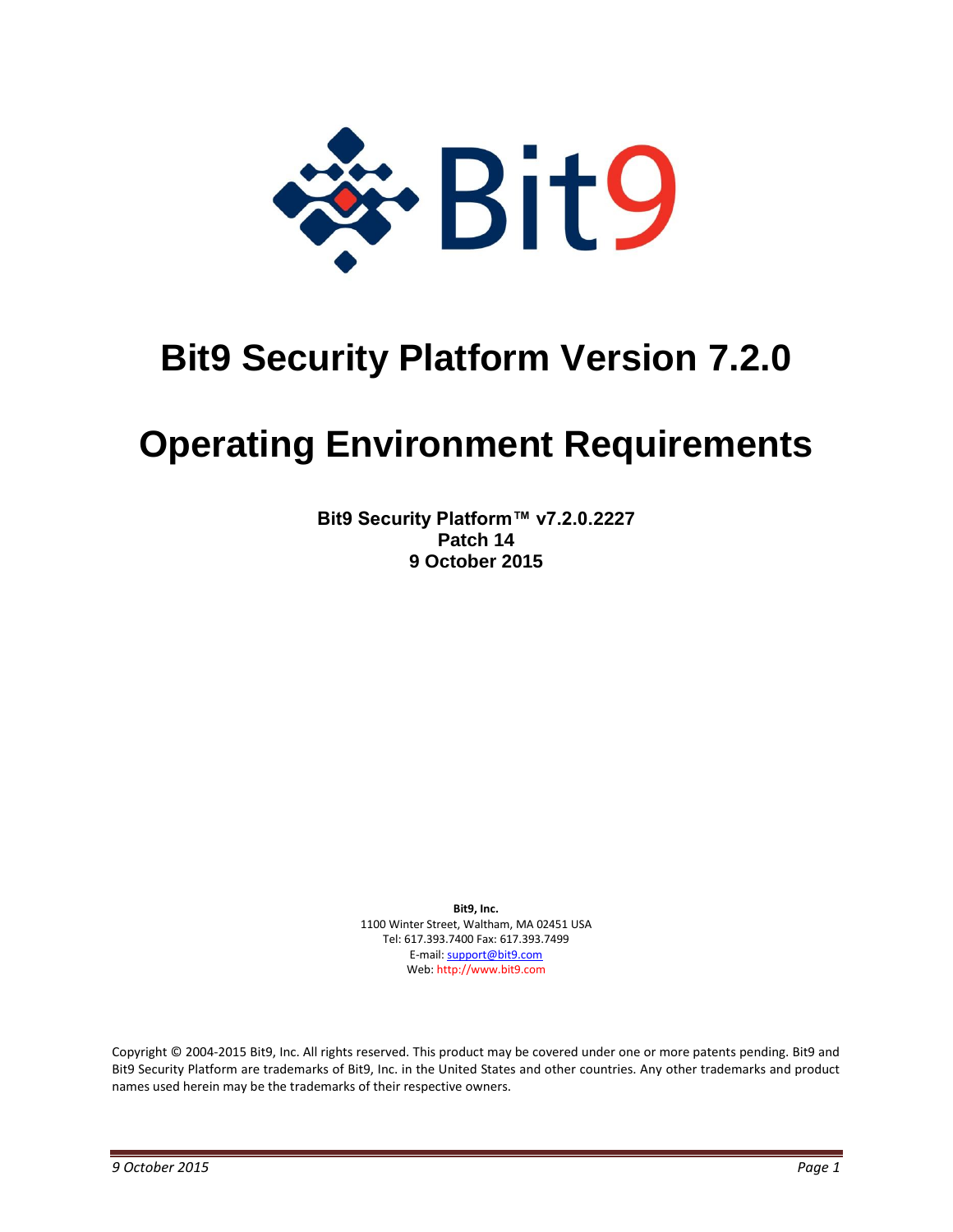# **Contents**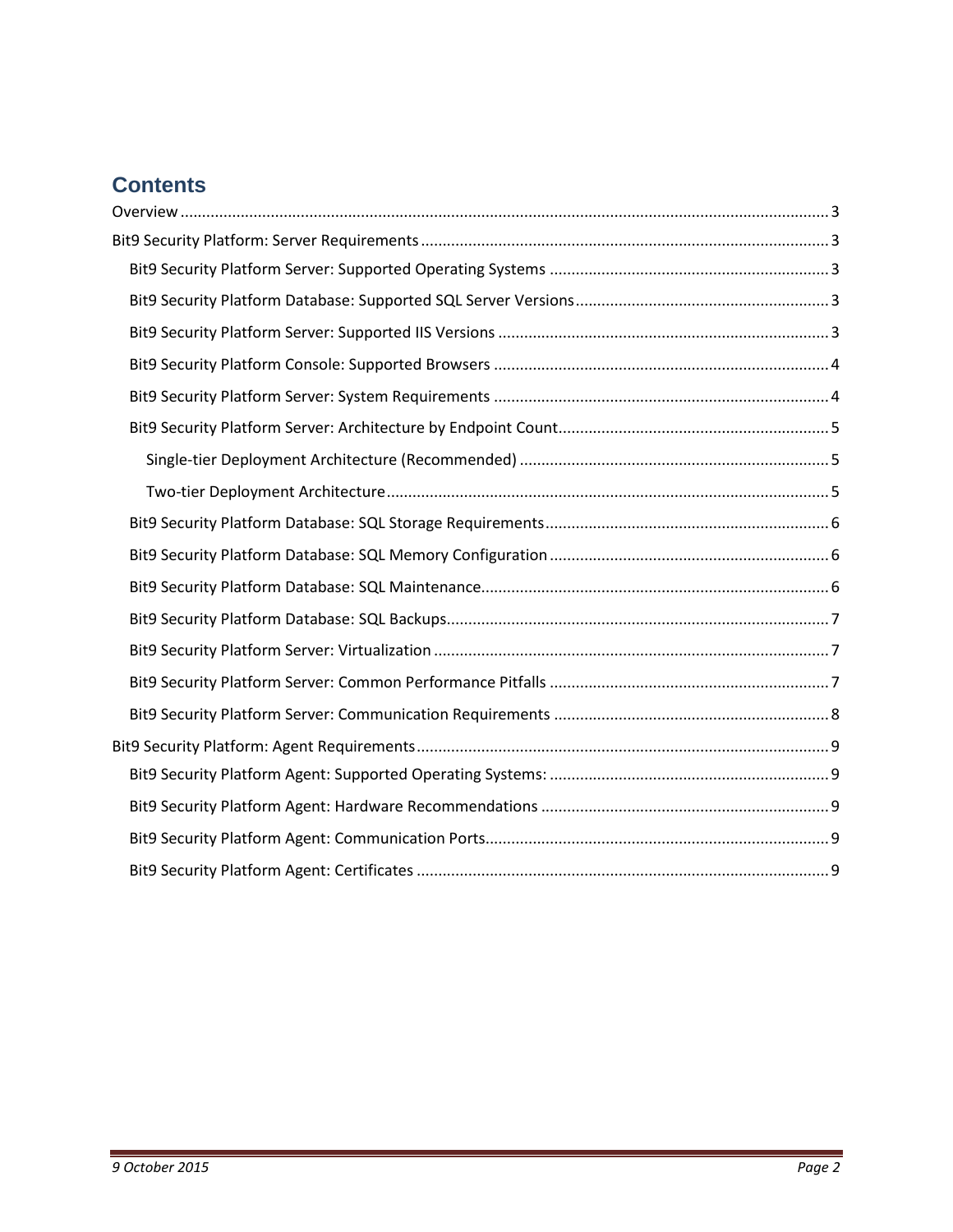

# <span id="page-2-0"></span>**Overview**

This document describes the hardware, software and site requirements for implementing a Bit9 Security Platform Server installation. *It is a requirements summary only.* For a successful server installation, you must use the *Installing Bit9 Security Platform Server* manual for detailed descriptions of installation procedures. For successful agent installations, you must use the instructions in the "Managing Computers" chapter of *Using Bit9 Security Platform*. If there are any questions related to hardware and performance, please contact your Bit9 technical representative after reviewing this document.

# <span id="page-2-1"></span>**Bit9 Security Platform: Server Requirements**

# <span id="page-2-2"></span>*Bit9 Security Platform Server: Supported Operating Systems*

| <b>Operating System</b> | <b>Architecture</b> | <b>Service Pack</b> | <b>Additional Notes/Requirements</b> |
|-------------------------|---------------------|---------------------|--------------------------------------|
| Windows Server 2008 R2  | x64                 | Use latest          |                                      |
| Windows Server 2012 R2  | x64                 | Use latest          |                                      |

Note: These Operating Systems are supported for both the Bit9 Platform Server and SQL Server.

## <span id="page-2-3"></span>*Bit9 Security Platform Database: Supported SQL Server Versions*

| <b>Database System</b>     | <b>Architecture</b> | <b>Service Pack</b> | <b>Additional Notes/Requirements</b>                                                                                                                                                |
|----------------------------|---------------------|---------------------|-------------------------------------------------------------------------------------------------------------------------------------------------------------------------------------|
| SQL Server Express 2008 R2 | x64                 | Use latest          | Limited to 1 CPU Socket (or 4 cores)<br>Maximum memory utilized: 1Gb<br>Maximum database size: 10Gb                                                                                 |
| SQL Server 2008 R2         | x64                 | Use latest          |                                                                                                                                                                                     |
| SQL Server Express 2012    | x64                 | Use latest          | Limited to 1 CPU Socket (or 4 cores)<br>Maximum memory utilized: 1Gb<br>Maximum database size: 10Gb                                                                                 |
| SQL Server 2012            | x64                 | Use latest          | Standard edition for < 10K endpoints, Enterprise edition<br>for larger deployments. See "Bit9 Security Platform<br>Server Architecture by Endpoint Count" below for more<br>details |
| SQL Server 2014            | x64                 | Use latest          | Same as SQL Server 2012.                                                                                                                                                            |

# <span id="page-2-4"></span>*Bit9 Security Platform Server: Supported IIS Versions*

| <b>Version</b> | Part Of OS                                      | <b>Current Version</b> | Supported<br><b>Architecture</b> | <b>Supported</b><br>Level | <b>Additional Notes/Requirements</b>                                                                                                                                                                                                                                                                                                                                                                                                                                                                                                                                              |
|----------------|-------------------------------------------------|------------------------|----------------------------------|---------------------------|-----------------------------------------------------------------------------------------------------------------------------------------------------------------------------------------------------------------------------------------------------------------------------------------------------------------------------------------------------------------------------------------------------------------------------------------------------------------------------------------------------------------------------------------------------------------------------------|
| IIS 7.5        | <b>Windows</b><br>2008 R <sub>2</sub><br>Server | 7.5.7600.16385         | x64                              | All                       | Required IIS Roles<br>Common HTTP Features: All<br>Application development:<br>ASP.NET (this will add ASP<br>.NET 3.5)<br>.NET Extensibility<br>CGI<br>$\overline{\phantom{0}}$<br><b>ISAPI Extensions</b><br><b>ISAPI Filters</b><br>Health & Diagnostics:<br>٠<br><b>HTTP Logging</b><br>$\blacksquare$<br>Logging Tools<br>$\overline{\phantom{0}}$<br><b>Request Monitor</b><br>Tracing<br>Security:<br><b>Basic Authentication</b><br>$\overline{\phantom{a}}$<br>Windows Authentication<br>$\overline{\phantom{a}}$<br><b>URL Authorization</b><br><b>Request Filtering</b> |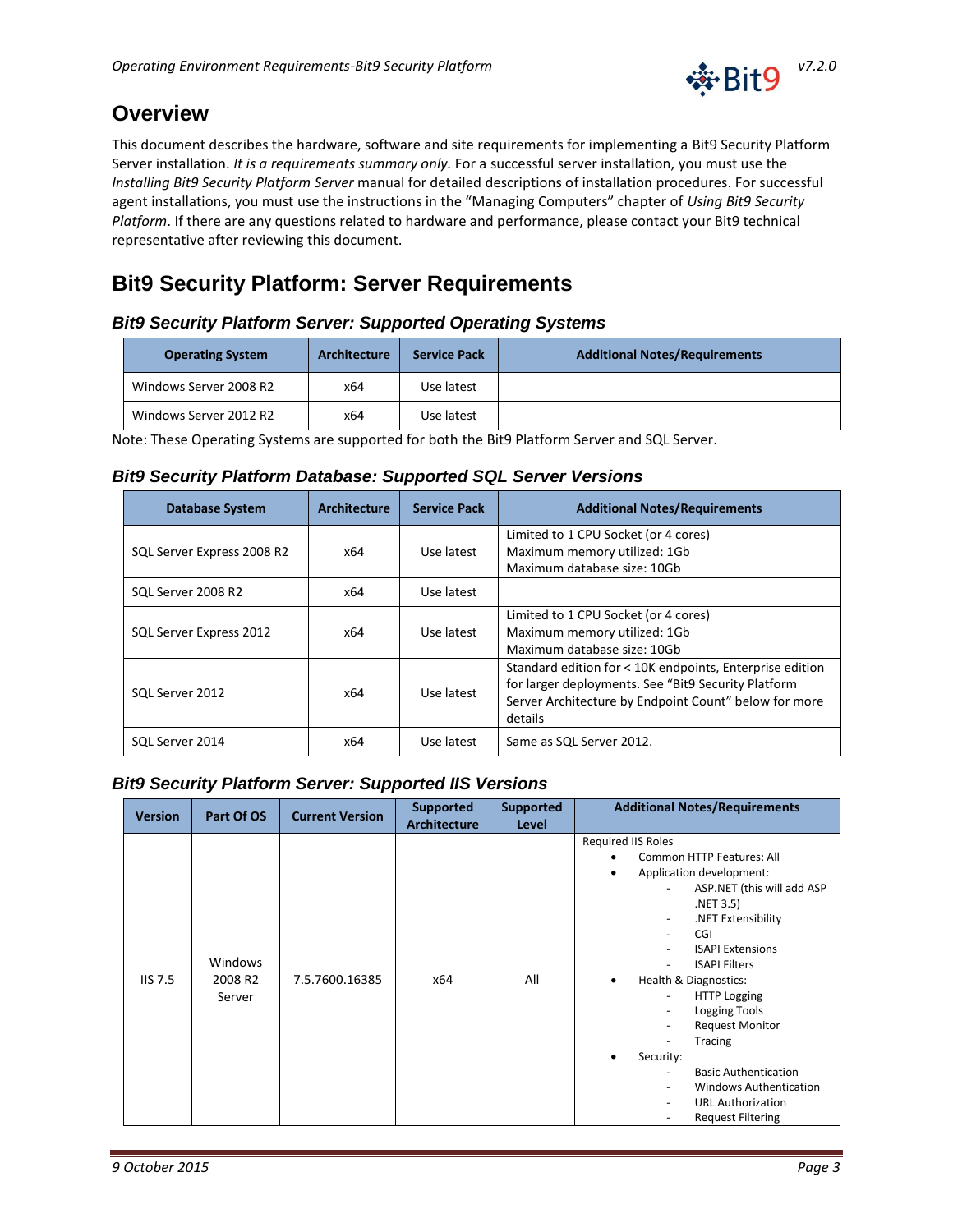

| <b>Version</b> | Part Of OS                                           | <b>Current Version</b> | <b>Supported</b><br><b>Architecture</b> | <b>Supported</b><br>Level | <b>Additional Notes/Requirements</b>                                                                                                                                                                                                                       |
|----------------|------------------------------------------------------|------------------------|-----------------------------------------|---------------------------|------------------------------------------------------------------------------------------------------------------------------------------------------------------------------------------------------------------------------------------------------------|
|                |                                                      |                        |                                         |                           | <b>IP and Domain Restrictions</b><br>Performance: None<br><b>Management Tools:</b><br><b>IIS Management Console</b><br><b>IIS Management Scripts</b><br>$\overline{\phantom{0}}$<br>and Tools<br><b>Management Service</b><br>FTP Publishing Service: None |
| IIS 8.0        | <b>Windows</b><br>2012 Server<br>R <sub>2</sub> only |                        |                                         |                           | Same as IIS 7.5<br>Additional requirements: Private memory limit<br>for Default application pool on IIS should be<br>increased to 3000 MB                                                                                                                  |

# <span id="page-3-0"></span>*Bit9 Security Platform Console: Supported Browsers*

| <b>Version</b><br><b>Browser</b> |                 | <b>Additional Notes/Requirements</b> |  |  |
|----------------------------------|-----------------|--------------------------------------|--|--|
| Microsoft Internet Explorer      | 9.0 or higher   | Windows only                         |  |  |
| Mozilla FireFox<br>Latest        |                 | Windows, Mac or Linux                |  |  |
| Google Chrome                    | Latest          | Windows, Mac or Linux                |  |  |
| Safari                           | 5.1.2 or higher | Mac                                  |  |  |

# <span id="page-3-1"></span>*Bit9 Security Platform Server: System Requirements*

- Clean operating system installation, with the latest version/patch/service pack
- Microsoft IIS: Version corresponding to the Windows Server installed. Configured as described in the *Installing Bit9 Security Platform Server* guide
- Microsoft.Net: Version 3.5 SP1 with latest patch level
- Microsoft Installer: Version 4.5 or newer
- Processor: Intel Xeon/i7 processor/multi-core running at least 2.5GHz. Although Intel processor is recommended, it is possible to use equivalent AMD processor
- Ethernet connection: 1 Gbps or faster connection required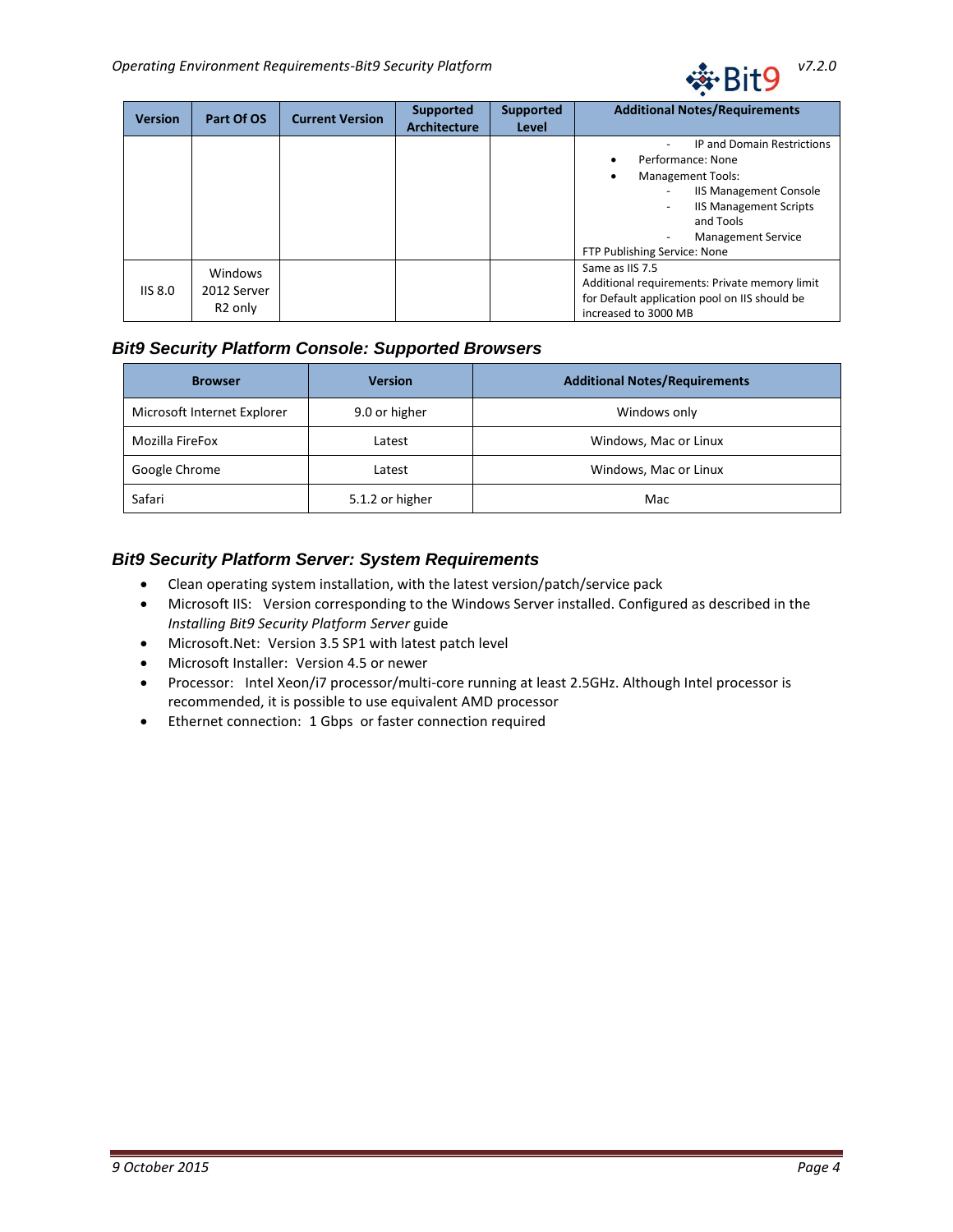

## <span id="page-4-0"></span>*Bit9 Security Platform Server: Architecture by Endpoint Count*

#### <span id="page-4-1"></span>*Single-tier Deployment Architecture (Recommended)*

It is recommended that the Bit9 Security Platform Server be deployed in a single-tier, i.e., on a single computer that will house both the Bit9 Security Platform Server and SQL Server. The following table lists the requirements for this computer:

|                   |                                     | <b>Hardware</b> |                   | <b>Required</b>                   | <b>DAS (Locally attached)</b> |              | <b>PCIe</b><br><b>Flash GB</b> |
|-------------------|-------------------------------------|-----------------|-------------------|-----------------------------------|-------------------------------|--------------|--------------------------------|
| <b>Endpoints</b>  | <b>SQL Server</b><br><b>Edition</b> | <b>RAM (GB)</b> | <b>CPU Cores1</b> | <b>Database</b><br><b>Storage</b> | <b>Disks</b>                  | <b>RAID</b>  | / 1K<br>EPTS <sup>2</sup>      |
| Up to $100$       | <b>Express</b>                      | $\overline{4}$  | $\overline{2}$    | $20$ GB <sup>3</sup>              | $\overline{2}$                | $\mathbf{1}$ | n/a                            |
| $101 - 2,000$     |                                     | 16              | $\overline{4}$    | 200 GB                            | 8                             | $1+0$        | n/a                            |
| $2,001 - 10,000$  | <b>Standard</b>                     | 32              | 6                 | $1.2$ TB                          | 12                            | $1+0$        | n/a                            |
| $10,001 - 20,000$ |                                     | 48              | 8                 | 2TB                               | 14                            | $1 + 0$      | 50                             |
| $10,001 - 40,000$ |                                     | 64              | 12                | 2TB                               | 14                            | $1+0$        | 20                             |
| 40,001 - 80,000   | Enterprise                          | 96              | 16                | 4 TB                              | 14                            | $1+0$        | 20                             |
| 80,001 - 160,000  |                                     | 96              | 16                | 8 TB                              | 22                            | $1+0$        | 20                             |

<sup>1</sup>*CPU core requirements are based on physical, not hyper-threaded cores. Two or more CPU sockets can be used to reach the required number of cores*.

<sup>2</sup> *The PCIe sizing requirement is given in GB per 1K endpoints.*

*<sup>3</sup>the database storage for SQL Express includes 10 GB for the data file (the maximum limit for SQL Express) and an additional 10 GB for the log file.*

#### <span id="page-4-2"></span>*Two-tier Deployment Architecture*

Here are the requirements for a two-tier installation of the Bit9 Platform where the Bit9 Server and SQL Server reside on separate hardware.

- 1. For the SQL Server hardware, use the single-tier table above.
- 2. For the Bit9 Platform Server hardware, use the following table:

|                  | <b>Hardware</b> |                   |  |  |  |
|------------------|-----------------|-------------------|--|--|--|
| <b>Endpoints</b> | <b>RAM (GB)</b> | <b>CPU Cores1</b> |  |  |  |
| Up to 1,000      |                 |                   |  |  |  |
| $1,001 - 80,000$ |                 |                   |  |  |  |
| Above 80,000     | 16              |                   |  |  |  |

<sup>1</sup>*CPU core requirements are based on physical, not hyper-threaded cores. Two CPUs might be necessary to reach required number of cores*.

- 3. Make sure that the network latency between the Bit9 Platform Server and SQL Server is 0.7 ms or lower. The freeware utility hrPing or similar can be used to validate the latency.
- 4. The SQL server instance and underlying database storage has to be dedicated to the Bit9 Platform Server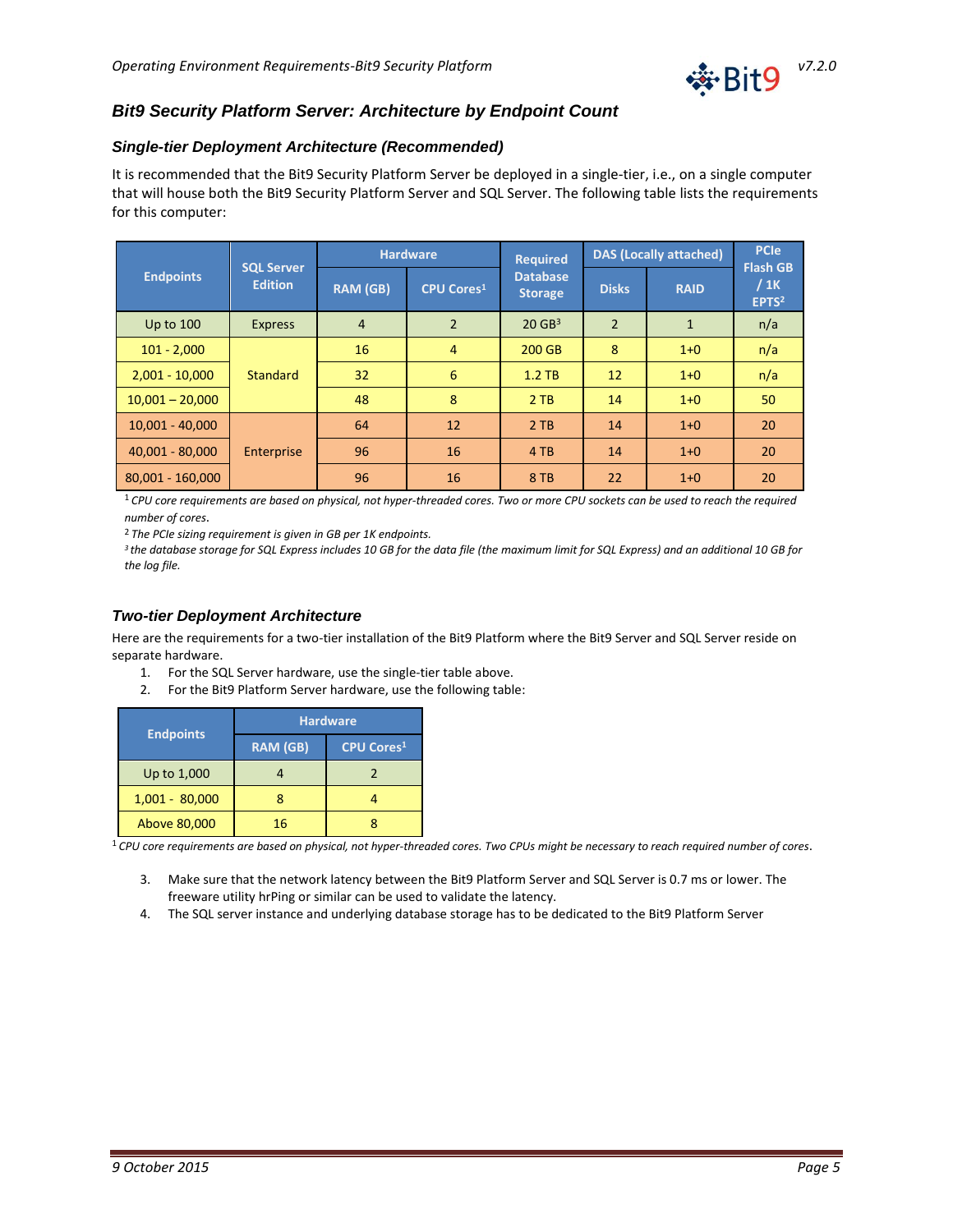

#### <span id="page-5-0"></span>*Bit9 Security Platform Database: SQL Storage Requirements*

The SQL database should meet the following requirements:

- The OS and paging file must be on a separate physical partition from the SQL database. Use of two additional disk drives configured as a RAID-1 partition (mirror) is recommended.
- Any AV software must be configured to exclude the SQL data directories.
- Direct attached storage (DAS) is required. Use a 6 GB/s SAS (Serial Attached SCSI) adapter or better.
- All hard drives must be 2.5" in size, and have rotational speed of 15K RPM. Note that for deployments larger than 40,000 endpoints, 10K RPM drives can be used if the total required disk size requirement cannot be met with available 15K RPM drives.
- RAID-10 should be used with DAS drives. Stripe element size: 64 KB. Controller cache-write policy: "Write Back"
- The performance of SQL storage should be validated with the Bit9SQLIO tool prior to deployment of the Bit9 Security Platform Server.
- When PCIe Flash storage is not used, the entire database (data + log + indexes + temp) should be on the single large DAS partition. The total disk space shown in the table above includes both hard drive and flash drive space.
- The table shows that Enterprise SQL server requires less storage per endpoint. The reason is that this edition of SQL server supports compression, which reduces the storage requirements by more than 50%.

#### **Special considerations for PCIe (PCI-express) flash storage:**

- Use of a PCIe card is required when noted in the sizing table.
- Recommended Flash card: Virident FlashMax II.
- When PCIe Flash storage is used, the database should be partitioned so that indexes go to the flash storage partition, and all other files (data + log + temp) go to the single large DAS partition. Check the table above for PCIe card space requirements for every 1K endpoints.
- Even though it is not required, in order to further improve product performance, the entire database except for the log file (data + indexes + temp) can be moved to the flash storage. This will require 100 GB of flash storage for every 1K endpoints for SQL Standard edition, or 50GB per 1K endpoints for SQL Enterprise edition.
- When PCIe flash storage is used, manufacturer's airflow requirements have to be met by the hardware box.

#### <span id="page-5-1"></span>*Bit9 Security Platform Database: SQL Memory Configuration*

Since the Bit9 Security Platform Server database is relatively large, SQL Server will take all the RAM it has at its disposal, potentially leading to system memory starvation. For that reason, a SQL Server memory cap should always be set on SQL Server. Make sure that the SQL maximum server memory is set to at least 5 GB less than the total RAM installed in the system for SQL Server Standard, and 10 GB for SQL Server Enterprise edition.

Note: In a small configuration with SQL Server Express, there is no need to set a SQL memory cap because SQL Server Express already limits memory use to 1 GB.

#### <span id="page-5-2"></span>*Bit9 Security Platform Database: SQL Maintenance*

The Bit9 Security Platform Server does its own scheduled SQL DB Maintenance tasks on both a daily and weekly basis. This functionality is important in order to maintain database performance and to limit growth. The maintenance tasks include:

- Deleting obsolete data
- Defragmenting indexes
- Rebuilding statistics

**Note:** Use of any other, custom maintenance tasks would be counter-productive and should be avoided.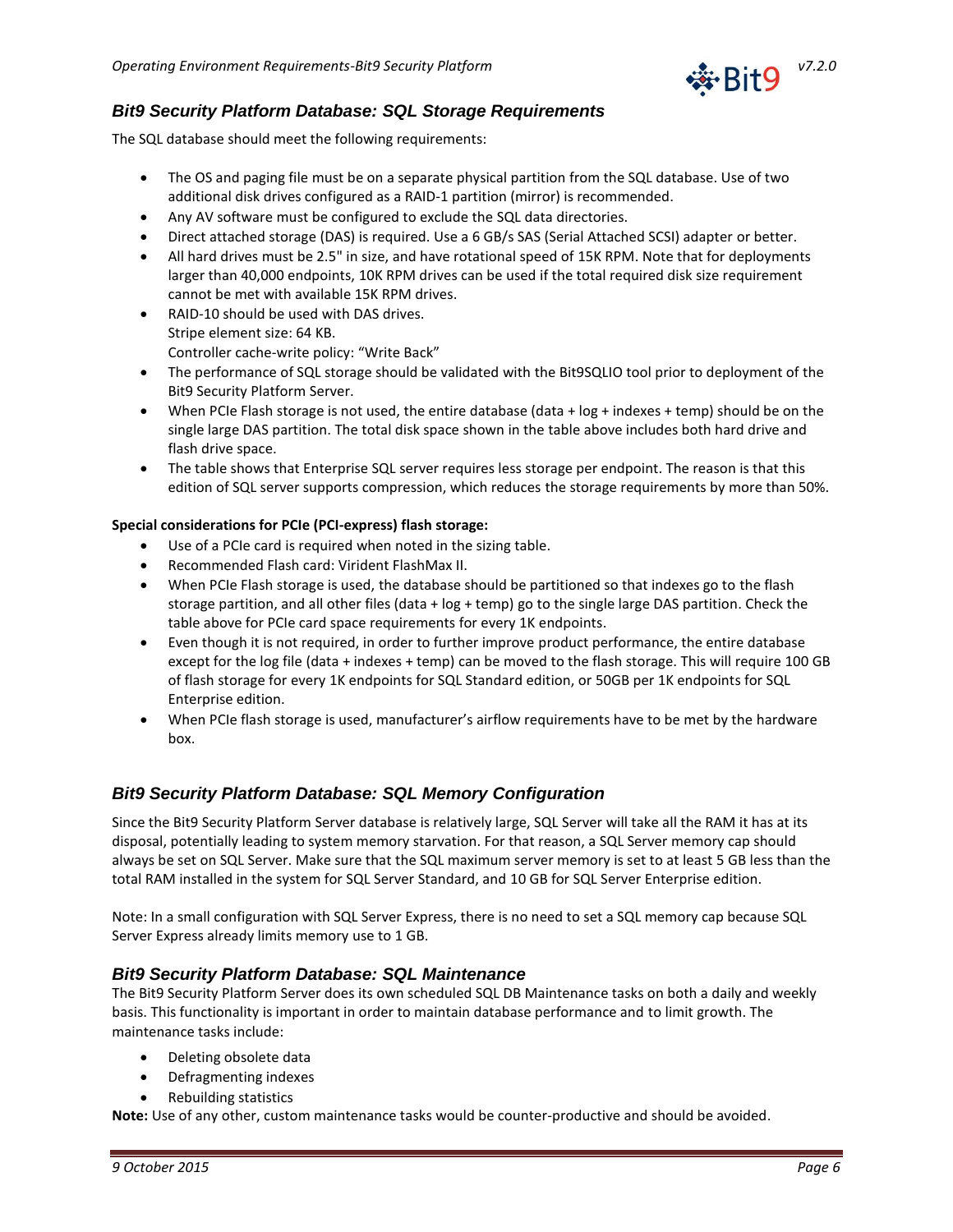

# <span id="page-6-0"></span>*Bit9 Security Platform Database: SQL Backups*

The Bit9 Security Platform database uses the "Simple" recovery model. The "Full" recovery model should not be used to avoid a performance penalty and excessive database log growth.

The Bit9 Security Platform Server supports automated database backups, but only for deployments up to 100 endpoints. In all other cases, full database backups should be done using SQL Server best practices. Also, a database consistency check should be done prior to backup to ensure that the database is not corrupt. The recommended backup frequency is 2-3 full backups per week. More frequent backups might negatively impact server performance.

Database backup can run anywhere from minutes to hours, depending on database size, network speed (when backups are sent over the network) and the performance of backup storage. As backups impact server performance, they should be avoided during busy times (e.g. when many users rely on console performance), or during internal Bit9 Security Platform Server maintenance times (see table below).

| <b>Maintenance Task</b>       | Times                                                                                                                     |
|-------------------------------|---------------------------------------------------------------------------------------------------------------------------|
| Daily Cleanup Task            | Every day at 12 AM (midnight), Bit9 Security Platform Server local time. This task can run<br>anywhere from 1 to 4 hours. |
| Database Index<br>Maintenance | Every Saturday starting at 4 AM. This task can run anywhere from 2 to 6 hours.                                            |

# <span id="page-6-1"></span>*Bit9 Security Platform Server: Virtualization*

Bit9 Security Platform supports the use of virtualized environments for its deployment if the environment is smaller than 5,000 endpoints. Virtual environments must meet the minimum hardware configurations listed in the tables above, and also must meet the following requirements:

- VMware ESX Server 4.01+; recommend patching to current level
- SQL and Bit9 Security Platform Server must be installed on the same virtual machine
- Memory must be allocated as "reserved"
- For virtualized servers, the underlying disk architecture must still meet the aforementioned minimum requirements. Note that physical DAS storage, solely dedicated to the Bit9 VM, must be used.

# <span id="page-6-2"></span>*Bit9 Security Platform Server: Common Performance Pitfalls*

There are several pitfalls when purchasing and configuring hardware for the Bit Platform Server. This section lists most common mistakes.

| Category            | <b>Problem Explanation</b>                                                                                                                                                                                                                                                         |                | <b>Possible Mitigations</b>                                                                                                                                                                                                            |
|---------------------|------------------------------------------------------------------------------------------------------------------------------------------------------------------------------------------------------------------------------------------------------------------------------------|----------------|----------------------------------------------------------------------------------------------------------------------------------------------------------------------------------------------------------------------------------------|
| Slow SQL<br>Storage | Misconfigured or slow storage used for SQL<br>database files can significantly impact the<br>ability of the server to process agent events<br>and file changes and can cause a backlog of<br>server tasks and slow console response.                                               | 1.<br>2.<br>3. | Use direct-attached storage with correctly<br>sized disks and RAID architecture<br>Avoid using SAN storage due to high latency<br>For larger deployments, use fast SSD/Flash<br>storage, as documented                                 |
| Slow Network        | A slow network connection between the Bit9<br>Platform Server and SQL Server can<br>significantly impact the ability of the server to<br>process agent events and files. This can cause<br>a backlog of messages and loss of visibility<br>into the agent inventory and operation. | 1.<br>2.       | Deploy Bit9 Platform in a 1-tier model, with<br>both the Bit9 server and SQL Server on the<br>single machine<br>Reduce network latency between Bit9 and SQL<br>server by using fewer, faster switches, or a<br>direct cable connection |
| Resource<br>Sharing | Shared SQL server or SQL storage layer can<br>impact overall server performance because<br>the server cannot utilize hardware resources                                                                                                                                            | $1_{-}$        | Provide a dedicated SQL server instance to the<br><b>Bit9 Platform</b>                                                                                                                                                                 |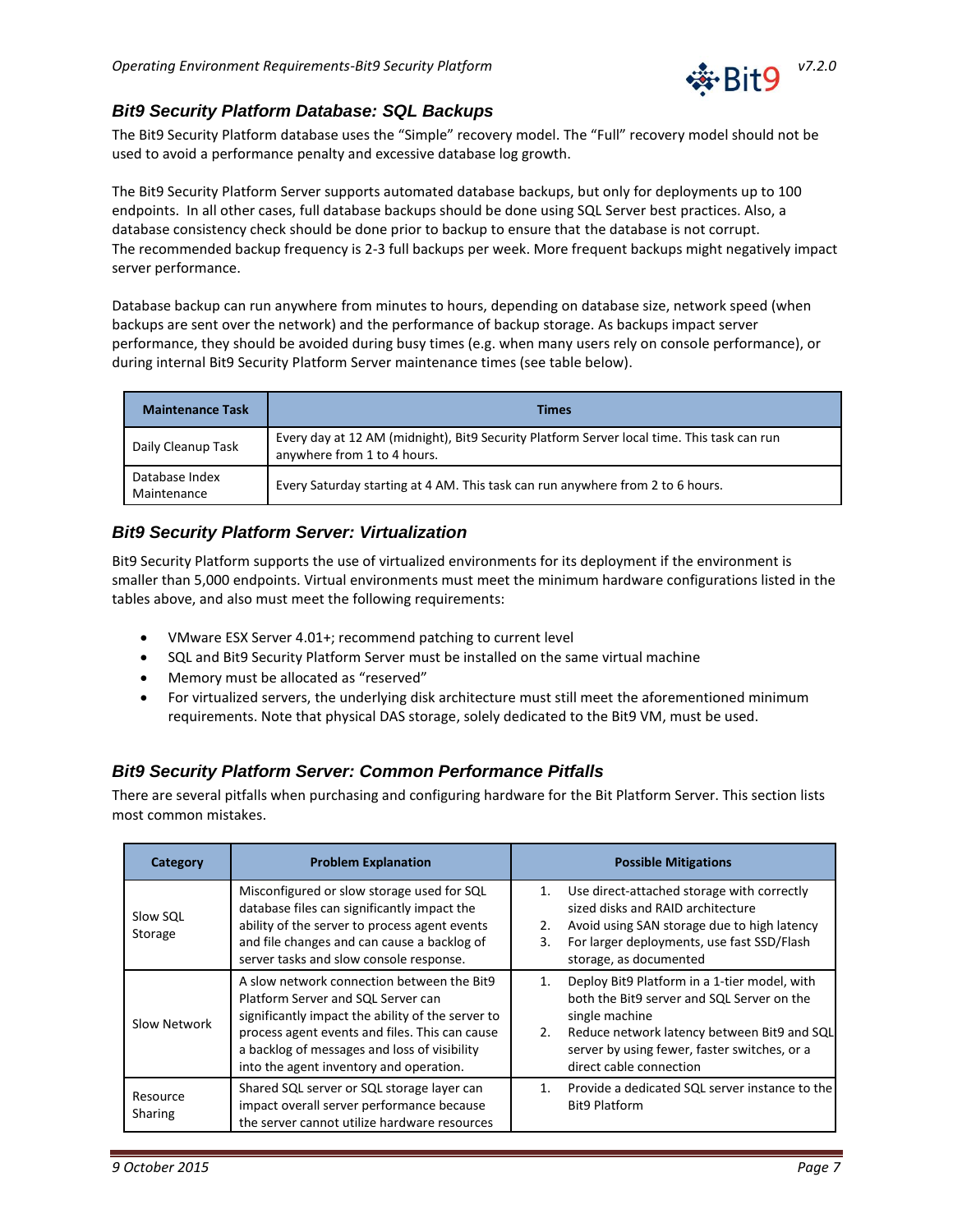

| <b>Problem Explanation</b><br>Category |                                                                                                                                                                                                                                 | <b>Possible Mitigations</b> |                                                                                                                                                                                                                                                                             |  |
|----------------------------------------|---------------------------------------------------------------------------------------------------------------------------------------------------------------------------------------------------------------------------------|-----------------------------|-----------------------------------------------------------------------------------------------------------------------------------------------------------------------------------------------------------------------------------------------------------------------------|--|
|                                        | as needed. Also, sharing introduces a varying<br>load which makes it impossible to predict<br>future server performance.                                                                                                        |                             | Provide dedicated storage to Bit9 SQL storage<br>files, not used by either other databases or<br>other applications                                                                                                                                                         |  |
| Hardware<br>Virtualization             | Improperly virtualized server hardware or<br>virtualizing the server for a large number of<br>endpoints can impact the overall server<br>performance. The impact can be on either the<br>network, CPU, memory or storage layer. | 1.<br>2.<br>3.              | Move product to physical hardware<br>Move product to 1-tier virtual hardware<br>Ensure that the virtual machine satisfies OER<br>requirements (CPU, Memory), uses physical<br>storage, and that there is very low latency<br>between the Bit9 and SQL servers in case of 2- |  |
|                                        | As a reminder, virtualization is supported only<br>below 5,000 endpoints.                                                                                                                                                       |                             | tier deployment                                                                                                                                                                                                                                                             |  |

# <span id="page-7-0"></span>*Bit9 Security Platform Server: Communication Requirements*

| <b>Requirement</b>        | <b>Details</b>                                                                         | <b>Additional Notes</b>                                                    |
|---------------------------|----------------------------------------------------------------------------------------|----------------------------------------------------------------------------|
| Port 443 access           | Outbound SSL From Bit9 Security Platform<br>Server to Bit9 Security Platform Knowledge | Allow connection to services.bit9.com<br>(proxy connections are supported) |
|                           | Inbound HTTPS from Bit9 Console users and<br>Bit 9 Agents (for software upgrades)      |                                                                            |
| Inbound Port 41002 access | Inbound SSL from Bit9 Agents                                                           | Port is configurable                                                       |
| Outbound Port 514 access  | Outbound UDP for Syslog/SIEM connections                                               | Optional, if Syslog/SIEM integrations<br>are enabled. Port is configurable |
| Ethernet connection       | 1 GB/s connection required for connection<br>to Bit9 Security Platform Agents          |                                                                            |
| Static IP address only    | (no DHCP) with an assigned FQDN or alias;<br>IPv4 and/or IPv6 supported                |                                                                            |
| AD Integration            | Server must be a member of a domain if AD<br>integration is utilized                   |                                                                            |